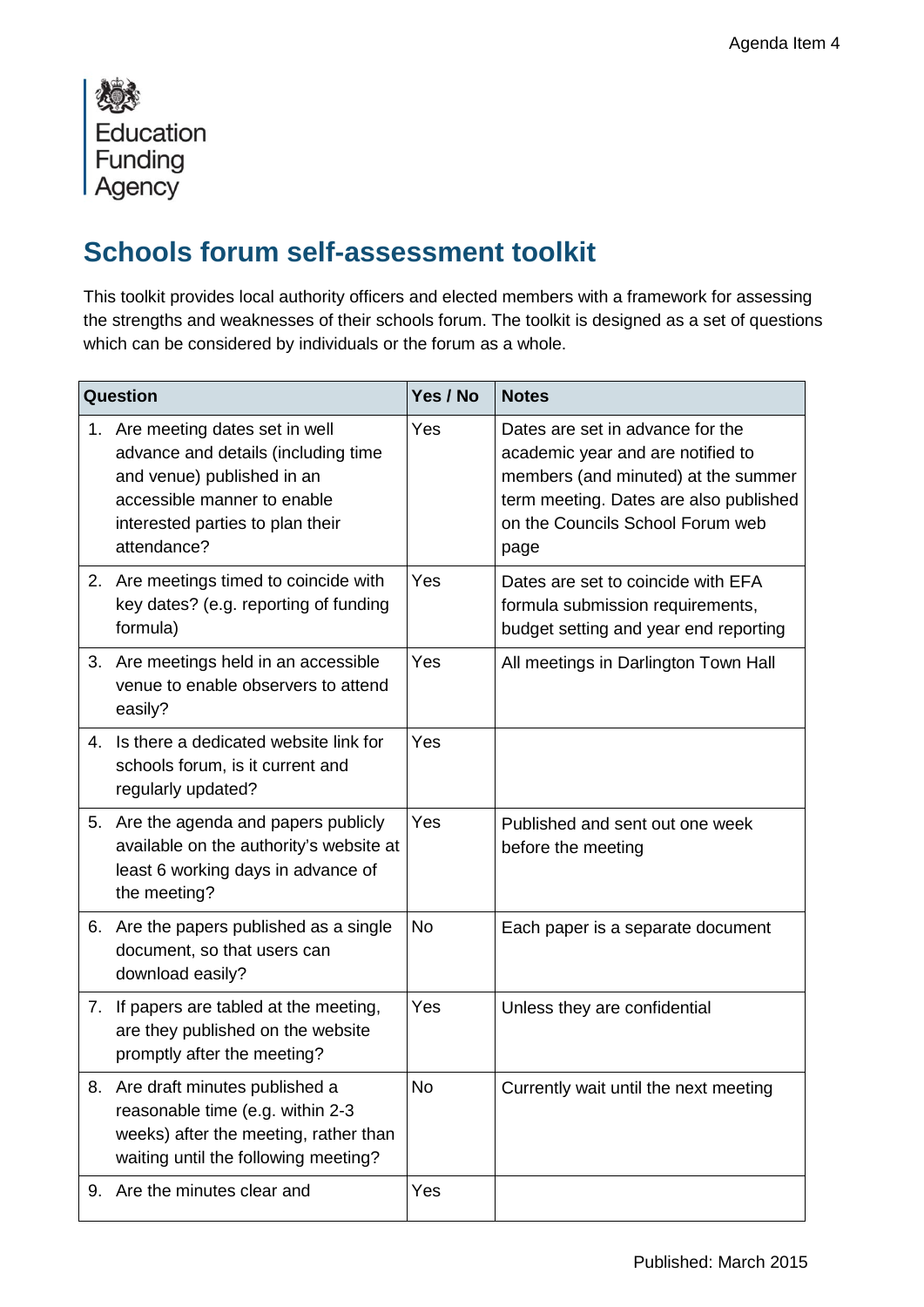| Question                                                                                                                                                                                                                                                                                                    | Yes / No  | <b>Notes</b>                                                                                                           |
|-------------------------------------------------------------------------------------------------------------------------------------------------------------------------------------------------------------------------------------------------------------------------------------------------------------|-----------|------------------------------------------------------------------------------------------------------------------------|
| unambiguous, with sufficient detail to<br>illustrate the discussions, without<br>reporting verbatim every point made?                                                                                                                                                                                       |           |                                                                                                                        |
| 10. Is the constitution clear and<br>appropriate? Including eg<br>- a clear process for ensuring<br>proportional representation<br>- the process for electing members<br>and their tenure<br>- the timescale for review is clearly<br>set out<br>- the process for dealing with<br>repetitive non attenders | Yes       | Detailed in the terms of reference                                                                                     |
| 11. Is there an induction pack or training<br>programme available for new<br>members?                                                                                                                                                                                                                       | <b>No</b> | Currently new members are given<br>limited information                                                                 |
| 12. Is the election process clear and<br>transparent? i.e. representatives are<br>elected only by the group they are<br>representing, whether phase-specific<br>for maintained schools, or by the<br>proprietors of academies for academy<br>members.                                                       | Yes       | A set system has been in place for<br>some time                                                                        |
| 13. Do the papers contain clear<br>recommendations and indicate in a<br>consistent manner whether the item<br>is for information, consultation or<br>decision?                                                                                                                                              | Yes       |                                                                                                                        |
| 14. Is it clear to observers who attendees<br>at the forum are representing? (eg by<br>use of name plates, indicating sector)                                                                                                                                                                               | Yes       | Members introduce themselves when<br>new people are present at the meeting                                             |
| 15. Does the chair manage the meeting<br>well, ensuring that all are able to<br>contribute to the agenda items, that<br>no bias towards any sector is evident<br>and that no single person or<br>organisation is able to dominate the<br>discussion?                                                        | Yes       |                                                                                                                        |
| 16. Is there inclusive participation in<br>discussions for all phases and types<br>of members?                                                                                                                                                                                                              | Yes       |                                                                                                                        |
| 17. Do members actively canvass views<br>and objectively represent their whole<br>peer group at the forum and provide                                                                                                                                                                                       | Yes       | Papers are distributed to fit in with<br>primary and secondary heads meetings<br>so all schools that are not attending |